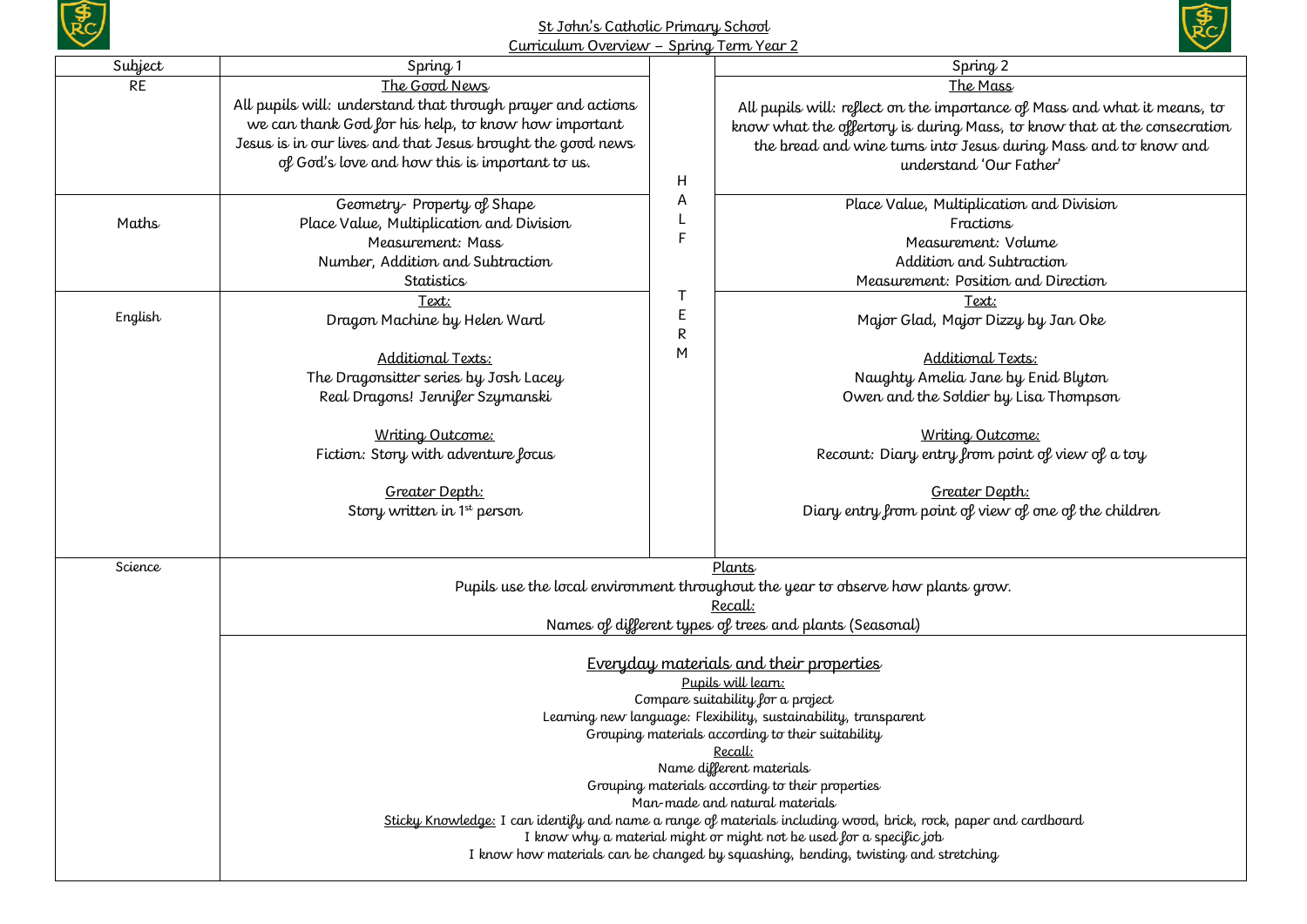|                     | Everyday materials - what can we use to build our machine?<br>Compare suitability of materials                                                                                                                                                                                                                                                                                                                                                                                                                                                                                                                                                                                                                                                      | How can solid objects be changed by squashing, bending, twisting and stretching                                                                                                                                                                                                                                                                                      |
|---------------------|-----------------------------------------------------------------------------------------------------------------------------------------------------------------------------------------------------------------------------------------------------------------------------------------------------------------------------------------------------------------------------------------------------------------------------------------------------------------------------------------------------------------------------------------------------------------------------------------------------------------------------------------------------------------------------------------------------------------------------------------------------|----------------------------------------------------------------------------------------------------------------------------------------------------------------------------------------------------------------------------------------------------------------------------------------------------------------------------------------------------------------------|
| Computing           | E-Safety and develop programming<br>-Ensuring all pupils know how to be safe online and have an<br>experience of programming                                                                                                                                                                                                                                                                                                                                                                                                                                                                                                                                                                                                                        | Digital Art & Ebook Creation<br>- Explore work of Piet Mondrain and to recreate<br>wallpaper created by William Morris creating surrealist artwork using clipart.                                                                                                                                                                                                    |
| Geography / History | <u>Geography</u><br>Recall:<br>The four countries of the UK, capital cities and the four seas.<br>Naming the continents and the oceans of the world<br>Birds eye view - link to maps and globes<br>Four countries and capitals in the UK and surrounding seas<br>Physical features: beach, cliff, coast, forest, hill, sea, ocean, valley<br>Sticky Knowledge: I know the key features of a place from a<br>picture using the words like beach, coast, forest, hill, mountain,<br>ocean and valley<br><b>History</b><br>Recall:<br>Name some famous people from the past<br>The pupils will learn:<br>In depth study of Great fire of London. Link to revision unit.<br>Sticky Knowledge: I know about an event before my Grandparents<br>were born | History<br>Events beyond living memory<br>Timeline significant events - Queen Victoria, WWI and Blitz in WWII<br>Sticky Knowledge: I know how to find out about the past by talking to an<br>older person<br>I know how to find out about the past from books and the internet                                                                                       |
| PE                  | Skip to the Beat<br>Groovy Gymnastics                                                                                                                                                                                                                                                                                                                                                                                                                                                                                                                                                                                                                                                                                                               | Brilliant Ball Skills<br>Gymfit Circuits                                                                                                                                                                                                                                                                                                                             |
| <b>PSHE</b>         | RSE: Move More<br>All pupils will: participate in balance activities such as: beanbag.<br>balance, chalk lines, follow the leader and Simon says.<br>Living in the Wider World: respecting rights and safer internet day,                                                                                                                                                                                                                                                                                                                                                                                                                                                                                                                           | RSE: Move More<br>All pupils will: participate in hand eye coordination games, spatial awareness and<br>agility games.<br>Living in the Wider World: one world, Fairtrade, Mother's Day and Lenten                                                                                                                                                                   |
| Art /DT             | Art<br>Birds eye maps/paintings of the landscapes travelled over by the<br>dragons<br>Sticky Knowledge: I know how to mix primary colours to make<br>secondary colours<br>I know how to create different effect using an IT package<br>DT<br>Design functional machines and make through exploring a range<br>of materials - to link with own stories<br>Sticky Knowledge: I know how to join materials and components<br>in different ways                                                                                                                                                                                                                                                                                                         | Art<br>Textiles - make samplers and practise cross-stitch/needlework<br>Sticky Knowledge:<br>DT<br>Design and make own moving toy - explore and use mechanisms (levers, sliders,<br>wheels and axles)<br>Sticky Knowledge: I can choose tools and materials and explain why I have chosen<br>them<br>I know how to measure materials to use in a model or structure. |